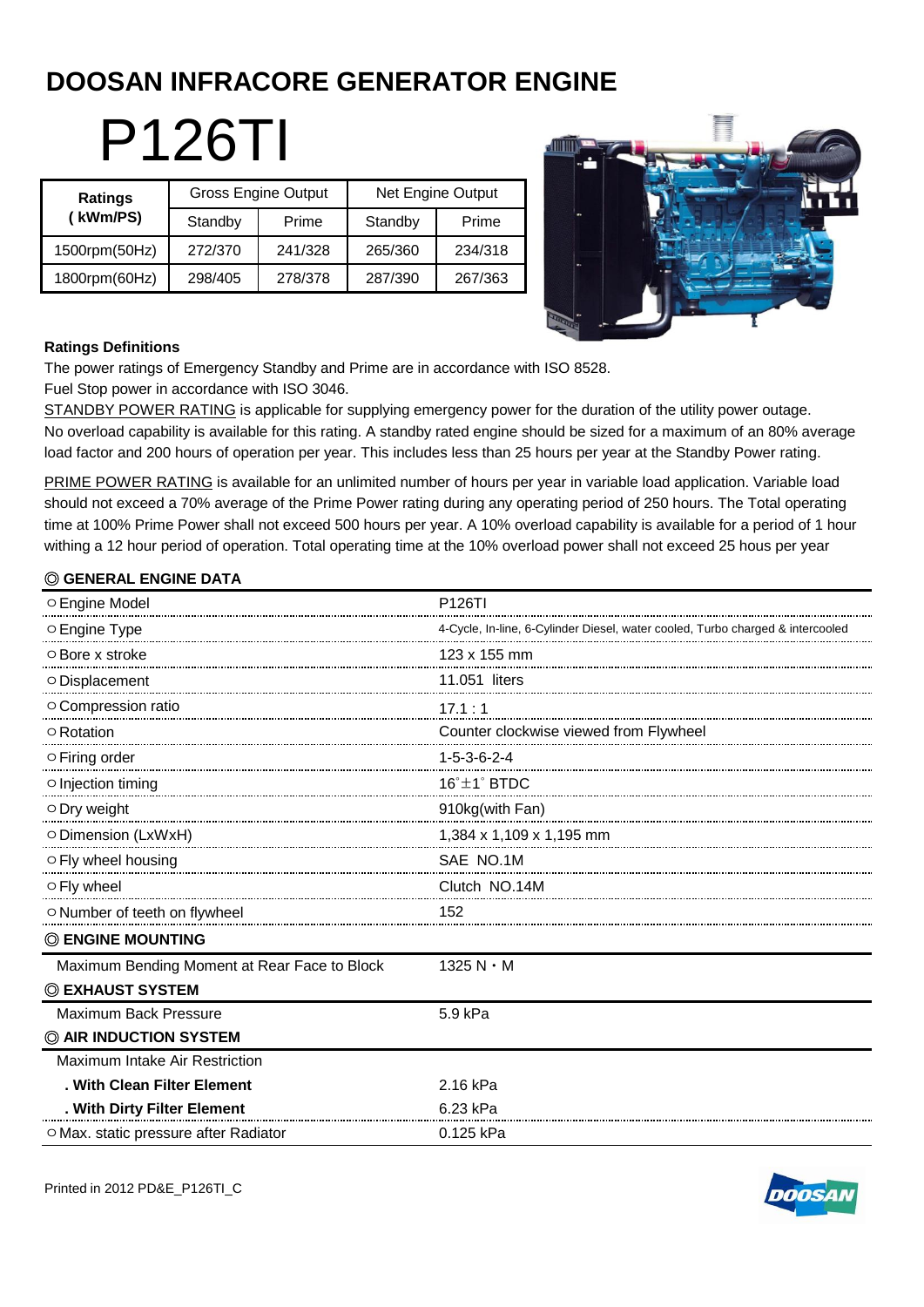## ◎ **COOLING SYSTEM**

| Water circulation by centrifugal pump on engine.                                                 |                                                                         |  |  |  |
|--------------------------------------------------------------------------------------------------|-------------------------------------------------------------------------|--|--|--|
| O Cooling method                                                                                 | Fresh water forced circulation                                          |  |  |  |
| O Coolant capacity                                                                               | Engine Only: Approx. 19 lit., With Radiator: Approx. 51 lit. (standard) |  |  |  |
| ○ Coolant flow rate                                                                              | liters / min                                                            |  |  |  |
| ○ Pressure Cap                                                                                   | Max. 49 kPa                                                             |  |  |  |
| O Water Temperature                                                                              |                                                                         |  |  |  |
| - Maximum for standby and Prime                                                                  | $103^{\circ}$                                                           |  |  |  |
| - Before start of full load                                                                      | 40.0°C                                                                  |  |  |  |
| ○ Water pump                                                                                     | Centrifugal type driven by Gear                                         |  |  |  |
| ○ Thermostat Type and Range                                                                      | Wax - pellet type, Opening temp. 71°C, Full open temp. 85°C             |  |  |  |
| ○ Cooling fan                                                                                    | Blower type, Plastic, 755 mm diameter, 7 blade                          |  |  |  |
| O Max. external coolant system restriction                                                       | Not available                                                           |  |  |  |
| © LUBRICATION SYSTEM                                                                             |                                                                         |  |  |  |
| Force-feed lubrication by gear pump, lubricating oil cooling in cooling water circuit of engine. |                                                                         |  |  |  |
| ○ Lub. Method                                                                                    | Fully forced pressure feed type                                         |  |  |  |
| $\circ$ Oil pump                                                                                 | Gear type driven by crank-shaft gear                                    |  |  |  |
| ○ Oil filter                                                                                     | Full flow, cartridge type                                               |  |  |  |
| Oil capacity                                                                                     | Max. 23 liters, Min. 20 liters                                          |  |  |  |
| $\circ$ Lub oil pressure                                                                         | Idle Speed: Min 100 kPa                                                 |  |  |  |
|                                                                                                  | Governed Speed: Min 250 kPa                                             |  |  |  |
| O Maximum oil temperature                                                                        | 120℃                                                                    |  |  |  |
| ○ Angularity limit                                                                               | Front down 10 deg, Front up 10 deg, Side to side 22.5 deg               |  |  |  |
| O Lubrication oil                                                                                | Refer to Operation Manual                                               |  |  |  |
| © FUEL SYSTEM                                                                                    |                                                                         |  |  |  |
| Bosch type in-line pump with integrated, electromagnetic actuator.                               |                                                                         |  |  |  |
| $\circ$ Injection pump                                                                           | Zexel in-line "P" type                                                  |  |  |  |
| ○ Governor                                                                                       | Electric type (all speed control)                                       |  |  |  |
| $\circ$ Speed drop                                                                               | G3 Class (ISO 8528)                                                     |  |  |  |
| ○ Feed pump                                                                                      | Mechanical type in injpump.                                             |  |  |  |
| o Injection nozzle                                                                               | Multi hole type                                                         |  |  |  |
| ○ Opening pressure                                                                               | 21.1 MPa                                                                |  |  |  |
| $\circ$ Fuel filter                                                                              |                                                                         |  |  |  |
| ○ Maximum fuel inlet restriction                                                                 | 10 kPa                                                                  |  |  |  |
| $\circ$ Maximum fuel return restriction                                                          | 60 kPa                                                                  |  |  |  |
| $\circ$ Fuel feed pump Capacity                                                                  | 230 liters / hr                                                         |  |  |  |
| ○ Used fuel                                                                                      | Diesel fuel oil                                                         |  |  |  |
| © ELECTRICAL SYSTEM                                                                              |                                                                         |  |  |  |
| O Battery Charging Alternator                                                                    | 28.5V x 45A alternator                                                  |  |  |  |
| ○ Voltage regulator                                                                              | Built-in type IC regulator                                              |  |  |  |
| ○ Starting motor<br>○ Battery Voltage                                                            | 24V x 4.5 kW<br>24V                                                     |  |  |  |
|                                                                                                  |                                                                         |  |  |  |

 $\circ$  Starting aid (Option)

○Battery Capacity<br>
○Starting aid (Option) 150 Ah (recommended) 150 Ah (recommended)

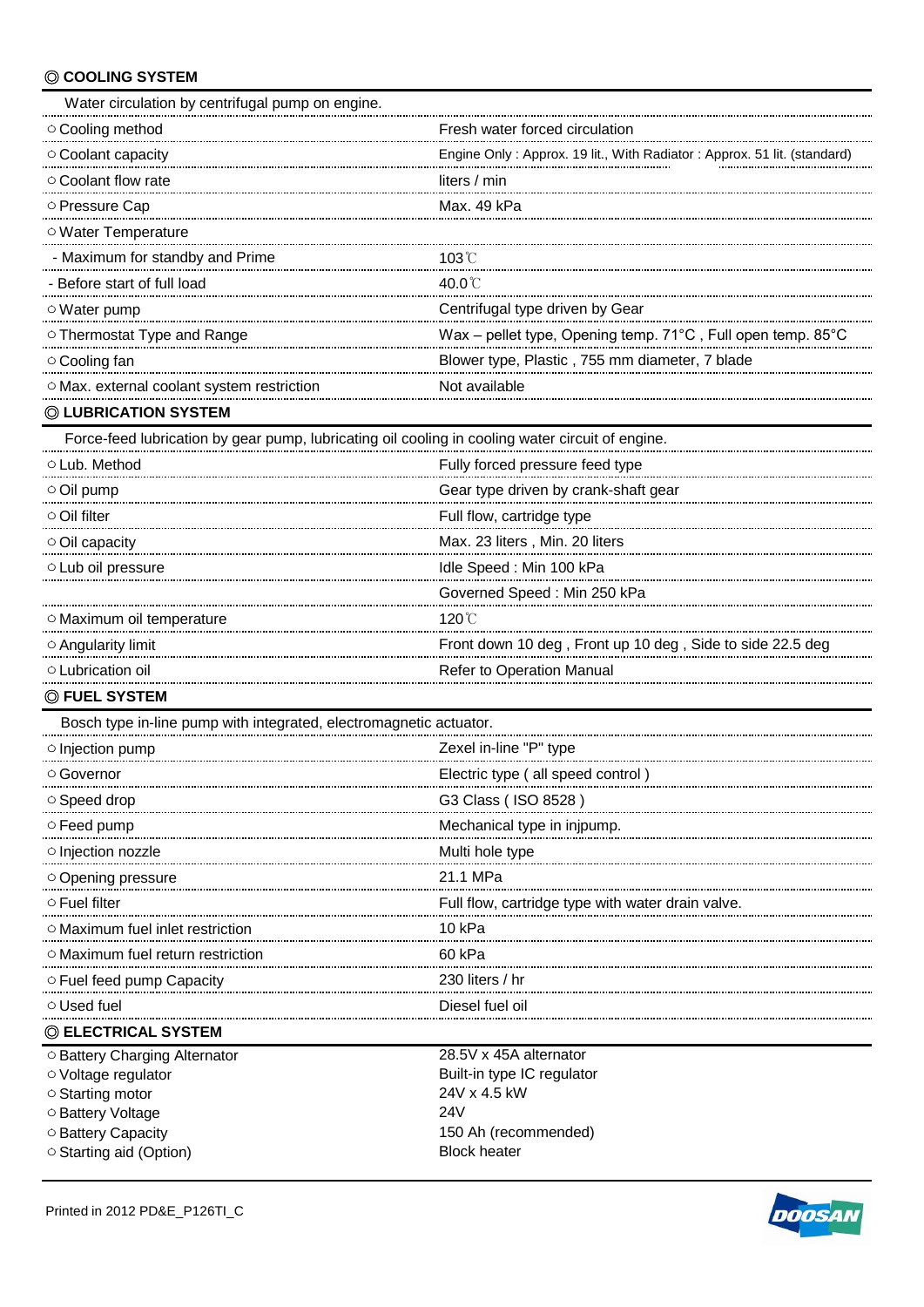### ◎ **VALVE SYSTEM**

| l vpe                   | Overhead valve type              |  |  |
|-------------------------|----------------------------------|--|--|
| $\circ$ Number of valve | Intake 1, exhaust 1 per cylinder |  |  |
| Valve lashes at cold    | Intake 0.3mm, Exhaust 0.3mm      |  |  |
| $\circ$ Valve timing    |                                  |  |  |
|                         | Close<br><b>J</b> pening         |  |  |
| -. Intake valve         | 18 deg. BTDC<br>34 deg. ABDC     |  |  |
| -. Exhaust valve        | 46 deg. BBDC<br>14 deg. ATDC     |  |  |
|                         |                                  |  |  |

| © PERFORMANCE DATA                                                       |           | Prime Power |       | <b>Standby Power</b> |       |
|--------------------------------------------------------------------------|-----------|-------------|-------|----------------------|-------|
| O Governed Engine speed                                                  | rpm       | 1500        | 1800  | 1500                 | 1800  |
| ○ Engine Idle Speed                                                      | rpm       | 800         | 800   | 800                  | 800   |
| Over speed limit                                                         | rpm       | 1650        | 1980  | 1650                 | 1980  |
| ○ Gross Engine Power Output                                              | kW        | 241         | 278   | 272                  | 298   |
|                                                                          | ps        | 328         | 378   | 370                  | 405   |
| O Break Mean effective pressure Mpa                                      |           | 1.75        | 1.68  | 1.97                 | 1.80  |
| O Mean Piston Speed                                                      | m/s       | 7.75        | 9.3   | 7.75                 | 9.3   |
| ○ Friction Horsepower                                                    | kW        | 24          | 33    | 24                   | 33    |
|                                                                          | ps        | 32.63       | 44.87 | 32.63                | 44.87 |
| ○ Specific fuel consumption                                              |           |             |       |                      |       |
| 25% load                                                                 | liters/hr | 16.4        | 20.3  | 18.3                 | 21.5  |
| 50% load                                                                 | liters/hr | 30.0        | 36.2  | 33.4                 | 38.7  |
| 75% load                                                                 | liters/hr | 43.6        | 52.3  | 49.1                 | 56.3  |
| 100% load                                                                | liters/hr | 58.1        | 70.3  | 66.2                 | 76.5  |
| O Maximum Lube oil consumptic g/h                                        |           | 229.6       | 264.6 | 259                  | 283.5 |
| ○ Fan Power                                                              | kW        |             |       |                      | 11    |
| O Exhaust Noise at 1m Horizontally from Centerline of Exhaust Pipe dista |           |             |       |                      |       |
| (without Fan)                                                            | dB(A)     | 96.5        | 97.5  | 96.5                 | 97.5  |

 The all data and the specific fuel consumption are based on ISO 3046/1, Standard reference conditions are in accordance with 298 K(25˚ Celsius) air temperature, 100kPa(1000mbar) air pressure, 60% relative humidity, 110m(361ft) altitude.

#### **Operation At Elevated Temperature And Altitude: The engine may be operated at :**

1800 rpm & 1500rpm up to 750~ 1000m and 30°C without power deration

For sustained operation above these conditions, derate by 3% per 304m , and 2% per 11 °C

| <b>Engine Data with Dry Type Exhaust Manifold</b> |            |       |       |       |       |
|---------------------------------------------------|------------|-------|-------|-------|-------|
| $\circ$ Intake Air Flow                           | m3/min     | 19.35 | 26.53 | 21.09 | 27 68 |
| ○ Exhaust gas temp. after turbo. °C               |            | 560   | 510   | 593   | 540   |
| ○ Exhaust Gas Flow                                | m3/min     | 42 Q  | 58.1  | 49 7  | 67.3  |
| ○ Heat Rejection to Exhaust                       | kW         | 204.7 | 247.7 | ୨२२ २ | 269 R |
| O Heat Rejection to Coolant                       | kW         | 89 N  | 107 7 | 101 4 | 117 2 |
| ○ Heat Reietion to Intercooler                    | kW         | 47.5  | 574   | 54.1  | 62 5  |
| O Radiated Heat to Ambient                        | kW         | 20 R  | 25.1  | 23 7  | 27 3  |
| ○ Cooling water circulation                       | liters/min | 265   | 320   | 265   | 320   |
| ○ Cooling fan air flow                            | m3/min     |       | 433   | 370   |       |

Printed in 2012 PD&E\_P126TI\_C